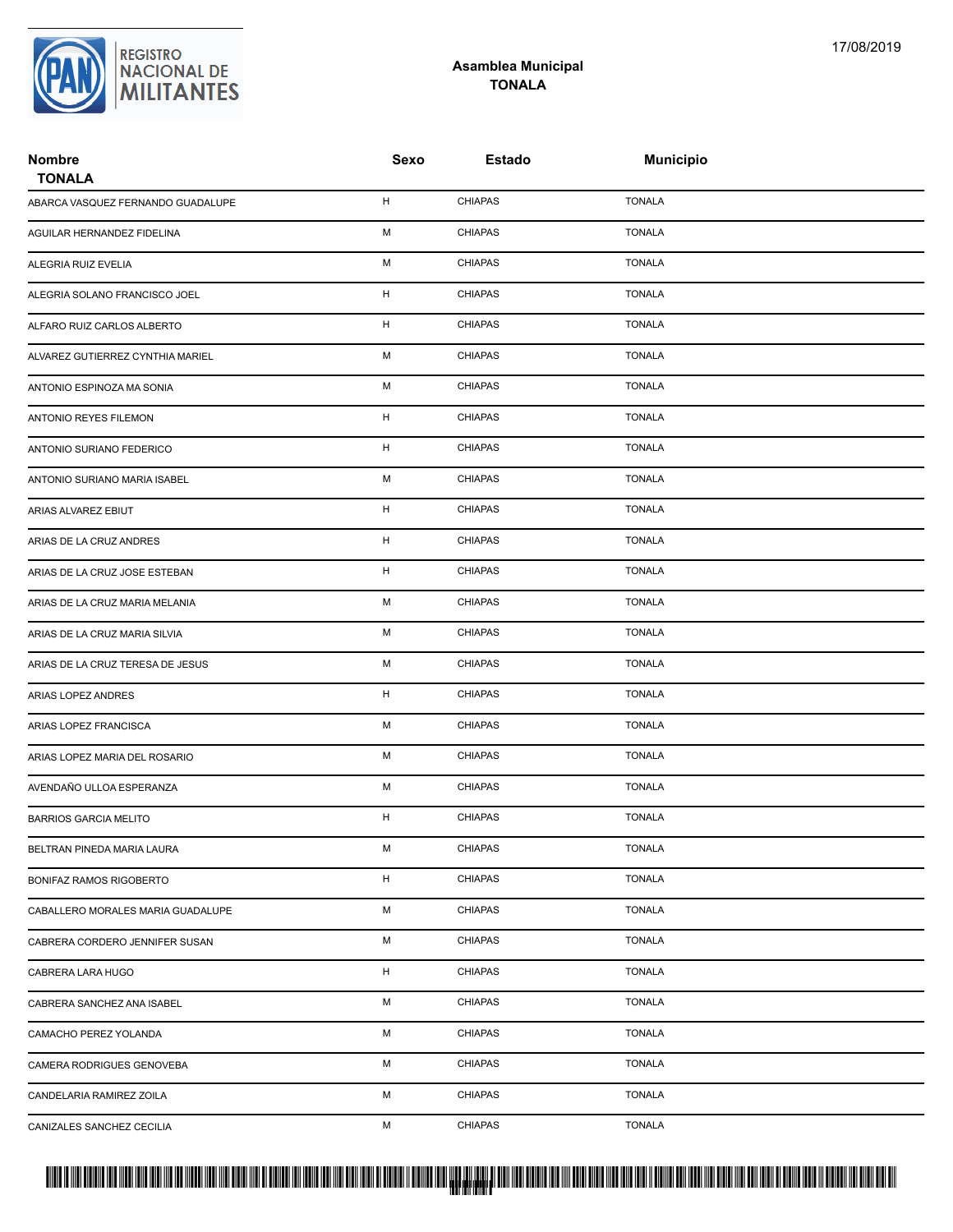| <b>Nombre</b>                        | Sexo | <b>Estado</b>  | <b>Municipio</b> |  |
|--------------------------------------|------|----------------|------------------|--|
| CANIZALEZ DE PAZ JOSE ANGEL          | H    | <b>CHIAPAS</b> | <b>TONALA</b>    |  |
| CASILLAS SURIANO FLOR DE MARIA       | М    | CHIAPAS        | <b>TONALA</b>    |  |
| CASTAÑEDA ESCOBAR CRISTINA           | M    | <b>CHIAPAS</b> | <b>TONALA</b>    |  |
| CASTAÑEDA GUTIERREZ ENRIQUE          | н    | <b>CHIAPAS</b> | <b>TONALA</b>    |  |
| CASTILLO DE PAZ BENJAMIN             | H    | <b>CHIAPAS</b> | <b>TONALA</b>    |  |
| CASTILLO DE PAZ JOEL                 | H    | <b>CHIAPAS</b> | <b>TONALA</b>    |  |
| CASTILLO DURAN TERESA                | М    | <b>CHIAPAS</b> | <b>TONALA</b>    |  |
| CASTILLO LOPEZ ENRIQUE               | H    | <b>CHIAPAS</b> | <b>TONALA</b>    |  |
| CASTILLO LOPEZ JOSE DEL CARMEN       | н    | <b>CHIAPAS</b> | <b>TONALA</b>    |  |
| CELAYA OVANDO GUADALUPE              | М    | <b>CHIAPAS</b> | <b>TONALA</b>    |  |
| CHANDOMI GALVEZ MARLENE              | М    | <b>CHIAPAS</b> | <b>TONALA</b>    |  |
| CIGARROA ARREOLA FRANCISCO JAVIER    | н    | <b>CHIAPAS</b> | <b>TONALA</b>    |  |
| CIGARROA ORTIZ NATALIA               | М    | <b>CHIAPAS</b> | <b>TONALA</b>    |  |
| CIGARROA RUIZ FREDY                  | H    | <b>CHIAPAS</b> | <b>TONALA</b>    |  |
| CORONA HERNANDEZ DELTA               | М    | <b>CHIAPAS</b> | <b>TONALA</b>    |  |
| CRUZ CRUZ SANDRA                     | М    | <b>CHIAPAS</b> | <b>TONALA</b>    |  |
| CRUZ RIVERA MARIA DE LOS ANGELES     | M    | <b>CHIAPAS</b> | <b>TONALA</b>    |  |
| CUETO CABRERA CELIN                  | H    | <b>CHIAPAS</b> | <b>TONALA</b>    |  |
| CUETO LOPEZ CARLOS                   | н    | <b>CHIAPAS</b> | <b>TONALA</b>    |  |
| <b>CUETO LOPEZ CECILIA</b>           | М    | <b>CHIAPAS</b> | <b>TONALA</b>    |  |
| CUETO LOPEZ KARINA                   | М    | <b>CHIAPAS</b> | <b>TONALA</b>    |  |
| CUETO LOPEZ MARTHA ELVA              | М    | <b>CHIAPAS</b> | <b>TONALA</b>    |  |
| CUETO ORDOÑEZ CASTULO                | H    | CHIAPAS        | <b>TONALA</b>    |  |
| CUETO VARGAS RUSVELT                 | Н.   | <b>CHIAPAS</b> | <b>TONALA</b>    |  |
| DE AQUINO DURAN JULIO CESAR          | н    | <b>CHIAPAS</b> | <b>TONALA</b>    |  |
| DE LA CRUZ ESCALANTE BLANCA PATRICIA | М    | <b>CHIAPAS</b> | <b>TONALA</b>    |  |
| DE LA CRUZ PALACIO TERESA            | М    | <b>CHIAPAS</b> | <b>TONALA</b>    |  |
| DE LA CRUZ PINEDA MITZI TALIA        | М    | <b>CHIAPAS</b> | <b>TONALA</b>    |  |
| DE LA CRUZ PONCE OLMAN               | Н.   | <b>CHIAPAS</b> | <b>TONALA</b>    |  |
| DE LA ROSA DURAN SANTA ANA           | М    | <b>CHIAPAS</b> | <b>TONALA</b>    |  |
| DE LA ROSA MORENO NOE                | Н.   | <b>CHIAPAS</b> | <b>TONALA</b>    |  |
| DE PAZ ABARCA DORA LUZ               | М    | <b>CHIAPAS</b> | <b>TONALA</b>    |  |
|                                      |      |                |                  |  |



#### **Asamblea Municipal TONALA**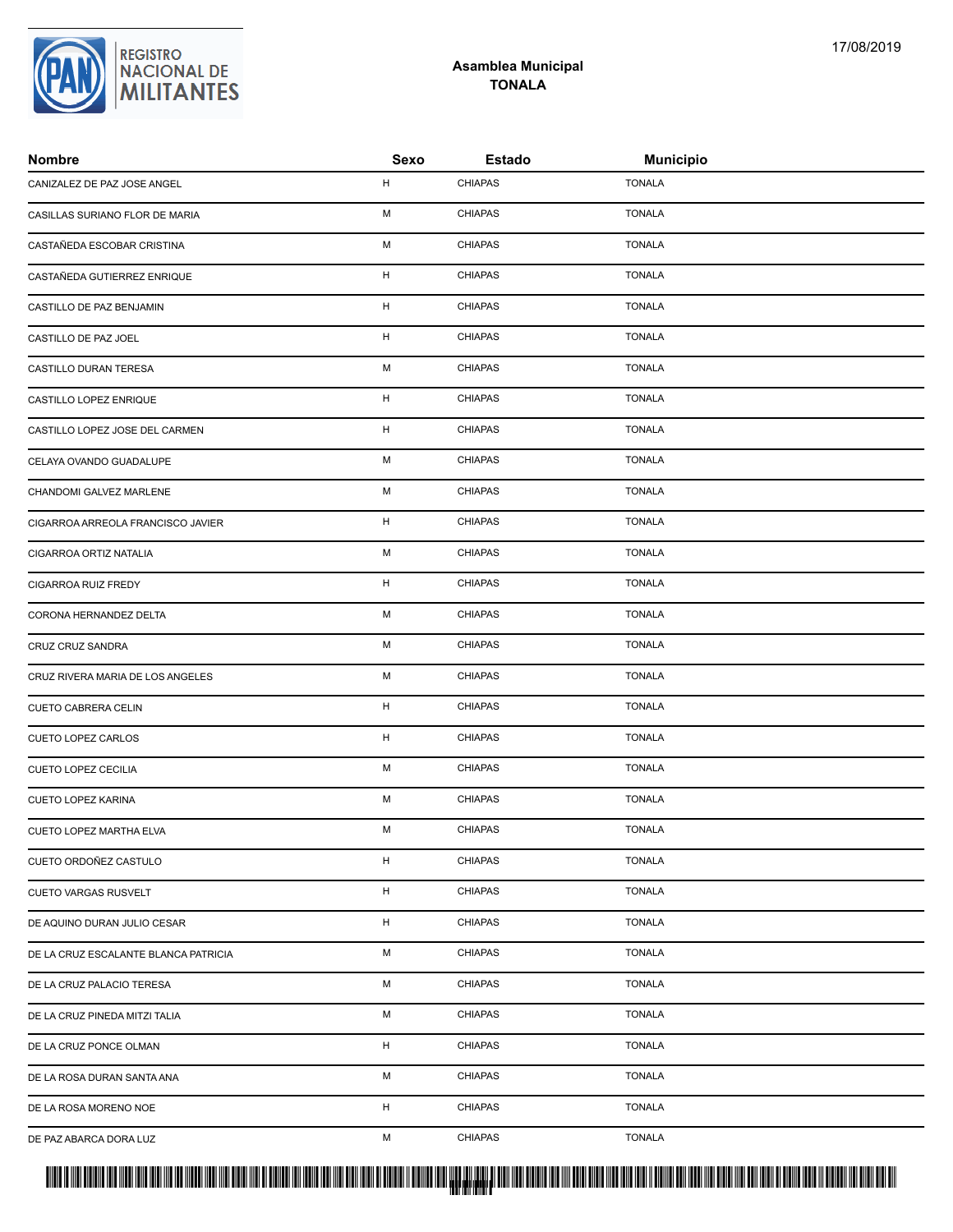| DE PAZ ABARCA JOSE DOLORES      | н | <b>CHIAPAS</b> | TONALA        |
|---------------------------------|---|----------------|---------------|
| DE PAZ ABARCA MANUEL DE JESUS   | H | <b>CHIAPAS</b> | <b>TONALA</b> |
| DE PAZ ARIAS HILARIO            | н | <b>CHIAPAS</b> | <b>TONALA</b> |
| DE PAZ ARIAS MARCIANO           | H | <b>CHIAPAS</b> | <b>TONALA</b> |
| DE PAZ ARIAS MIGUEL             | H | <b>CHIAPAS</b> | <b>TONALA</b> |
| DE PAZ ARIAS RITO               | H | <b>CHIAPAS</b> | <b>TONALA</b> |
| DOMINGUEZ CASTRO ROSA ICELA     | М | <b>CHIAPAS</b> | <b>TONALA</b> |
| DOMINGUEZ NATAREN GILDARDO      | H | <b>CHIAPAS</b> | <b>TONALA</b> |
| ENRIQUEZ MARROQUIN JOSE JUAN    | н | <b>CHIAPAS</b> | <b>TONALA</b> |
| ENRIQUEZ PONTIGO ALICIA         | М | <b>CHIAPAS</b> | <b>TONALA</b> |
| ENRIQUEZ RUIZ ARCELIA           | М | <b>CHIAPAS</b> | <b>TONALA</b> |
| ESCOBAR AGUILAR JOSE ECZAR      | н | <b>CHIAPAS</b> | <b>TONALA</b> |
| ESCOBAR ARIAS GABRIELA          | М | <b>CHIAPAS</b> | <b>TONALA</b> |
| ESCOBAR ARIAS JOEL              | H | <b>CHIAPAS</b> | <b>TONALA</b> |
| ESCOBAR ESCOBAR CECIL ABRAHAM   | H | <b>CHIAPAS</b> | <b>TONALA</b> |
| ESCOBAR ESPINOSA CARLOS RAMON   | H | <b>CHIAPAS</b> | <b>TONALA</b> |
| ESCOBAR ESTRADA MARIA HERITA    | М | <b>CHIAPAS</b> | <b>TONALA</b> |
| ESCOBAR HERNANDEZ DARINEL       | н | CHIAPAS        | <b>TONALA</b> |
| ESCOBAR LAGUNA ALFREDO DE JESUS | н | <b>CHIAPAS</b> | <b>TONALA</b> |
| ESCOBAR PINEDA JUVENALIA        | М | <b>CHIAPAS</b> | <b>TONALA</b> |
| ESCOBAR VAZQUEZ ALFREDO         | H | <b>CHIAPAS</b> | <b>TONALA</b> |
| ESCOBAR VAZQUEZ AMANDA          | М | <b>CHIAPAS</b> | <b>TONALA</b> |
| ESCOBAR VAZQUEZ ANDREA          | М | <b>CHIAPAS</b> | <b>TONALA</b> |
| ESCOBAR VAZQUEZ CANDELARIA      | М | <b>CHIAPAS</b> | <b>TONALA</b> |
| ESCOBAR VAZQUEZ GUADALUPE       | М | <b>CHIAPAS</b> | <b>TONALA</b> |
| ESCOBAR VAZQUEZ JAIME           | H | CHIAPAS        | <b>TONALA</b> |
| ESCOBAR VAZQUEZ JOEL            | н | <b>CHIAPAS</b> | <b>TONALA</b> |
| ESCOBAR VAZQUEZ RAMON           | н | CHIAPAS        | <b>TONALA</b> |
| ESPINOSA ARREOLA MARIA FATIMA   | М | <b>CHIAPAS</b> | <b>TONALA</b> |
| ESPINOSA ESCOBAR RAMON          | н | <b>CHIAPAS</b> | <b>TONALA</b> |
| FONSECA AGUILAR DENNIS FERNANDO | H | CHIAPAS        | <b>TONALA</b> |
| GARCIA ENRRIQUEZ PAULA          | М | <b>CHIAPAS</b> | <b>TONALA</b> |
|                                 |   |                |               |



### **Asamblea Municipal TONALA**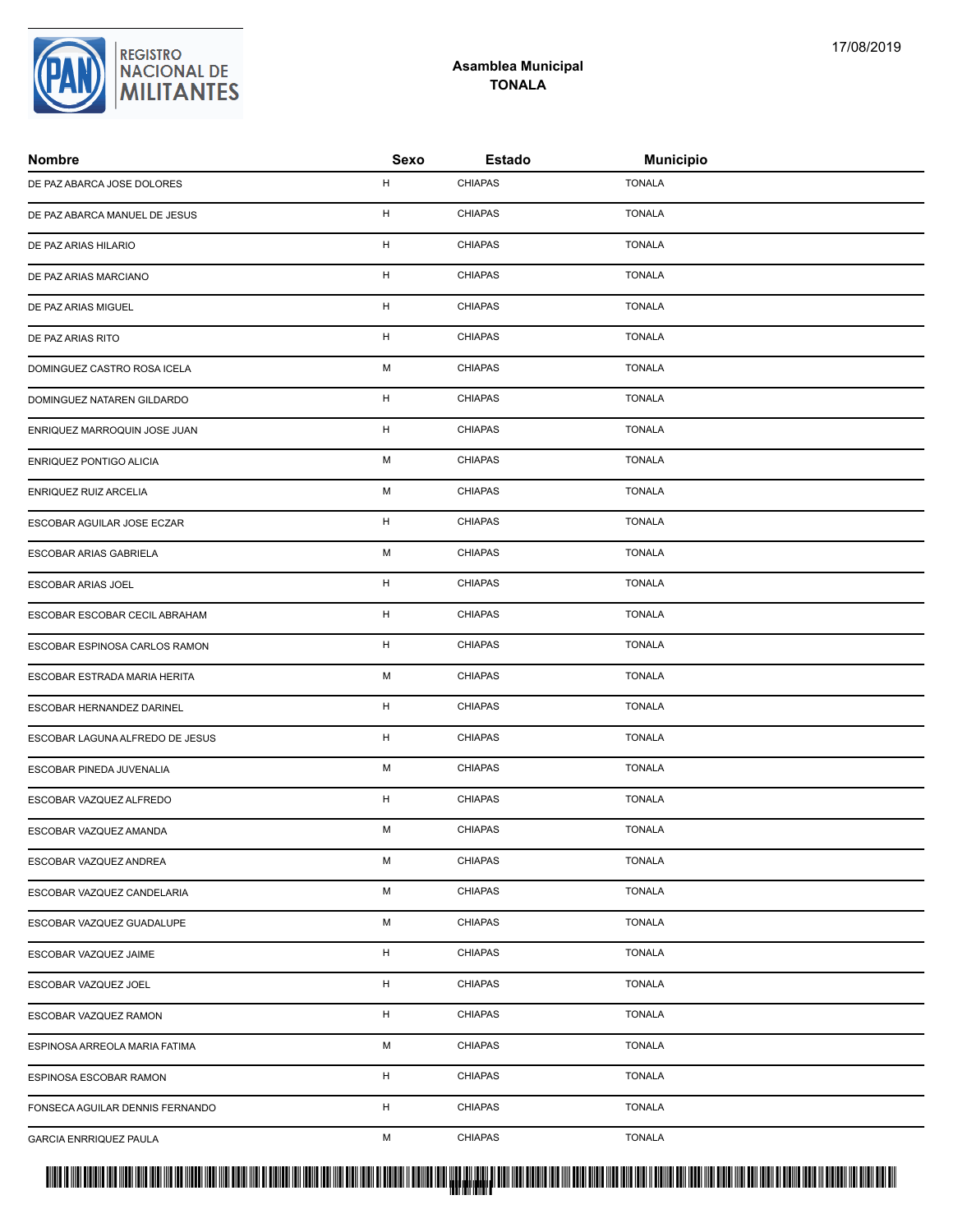| GARCIA GUILLEN ADALITH             | М | <b>CHIAPAS</b> | <b>TONALA</b> |
|------------------------------------|---|----------------|---------------|
| <b>GOMEZ SURIANO LUCIA</b>         | м | <b>CHIAPAS</b> | <b>TONALA</b> |
| GONZALEZ CRUZ ISIDORO              | H | <b>CHIAPAS</b> | <b>TONALA</b> |
| GONZALEZ CUETO JESUS               | н | <b>CHIAPAS</b> | <b>TONALA</b> |
| GONZALEZ GONZALEZ MARIA LUISA      | М | <b>CHIAPAS</b> | <b>TONALA</b> |
| GONZALEZ MALPICA ALEJANDRA         | М | <b>CHIAPAS</b> | <b>TONALA</b> |
| GONZALEZ MARTINEZ ENRIQUE          | н | <b>CHIAPAS</b> | <b>TONALA</b> |
| GONZALEZ URREA CECILIO             | H | <b>CHIAPAS</b> | <b>TONALA</b> |
| GONZALEZ VAZQUEZ HILARIO FRANCISCO | H | <b>CHIAPAS</b> | <b>TONALA</b> |
| GONZALEZ WONG MARTINA ELVA         | М | <b>CHIAPAS</b> | <b>TONALA</b> |
| GONZALEZ WONG ROSA ELENA           | М | <b>CHIAPAS</b> | <b>TONALA</b> |
| GUTIERREZ JIMENEZ JUAN ALBERTO     | H | <b>CHIAPAS</b> | <b>TONALA</b> |
| GUTIERREZ MORALES MARIA ISABEL     | М | <b>CHIAPAS</b> | <b>TONALA</b> |
| HERNANDEZ CHANDOMI ALMA DELIA      | М | <b>CHIAPAS</b> | <b>TONALA</b> |
| HERNANDEZ CHANDOMI JUAN DE DIOS    | H | <b>CHIAPAS</b> | <b>TONALA</b> |
| HERNANDEZ CHANDOMI MARTINA         | М | <b>CHIAPAS</b> | <b>TONALA</b> |
| HERNANDEZ CHANDOMI SAUL            | H | <b>CHIAPAS</b> | <b>TONALA</b> |
| HERNANDEZ CHANDOMI ZULEMA          | М | <b>CHIAPAS</b> | <b>TONALA</b> |
| HERNANDEZ DE LA CRUZ JOSE LUIS     | н | <b>CHIAPAS</b> | <b>TONALA</b> |
| HERNANDEZ GORDILLO JOSE FRANCISCO  | H | <b>CHIAPAS</b> | <b>TONALA</b> |
| HERNANDEZ MARTINEZ NESTOR          | H | <b>CHIAPAS</b> | <b>TONALA</b> |
| HERNANDEZ MATAMBU MARIA NERY       | М | <b>CHIAPAS</b> | <b>TONALA</b> |
| HERNANDEZ NATAREN AZUCENA          | м | <b>CHIAPAS</b> | <b>TONALA</b> |
| HERNANDEZ PINEDA GEORGINA          | М | CHIAPAS        | <b>TONALA</b> |
| HERNANDEZ SANTOS WALTER            | н | <b>CHIAPAS</b> | <b>TONALA</b> |
| HIPOLITO CAMERA DANIELA            | М | <b>CHIAPAS</b> | <b>TONALA</b> |
| HIPOLITO CAMERA DAYSI DEL CARMEN   | М | CHIAPAS        | <b>TONALA</b> |
| JARQUIN GASGA OCTAVIANO            | н | <b>CHIAPAS</b> | <b>TONALA</b> |
| JARQUIN RODRIGUEZ ANGEL            | H | <b>CHIAPAS</b> | <b>TONALA</b> |
| LAGUNA GOMEZ LUZ MARIA             | М | <b>CHIAPAS</b> | <b>TONALA</b> |
| LARA ARIAS GILDARDO                | н | <b>CHIAPAS</b> | <b>TONALA</b> |
| LARA CUETO EDUARDO                 | H | <b>CHIAPAS</b> | <b>TONALA</b> |
|                                    |   |                |               |



#### **Asamblea Municipal TONALA**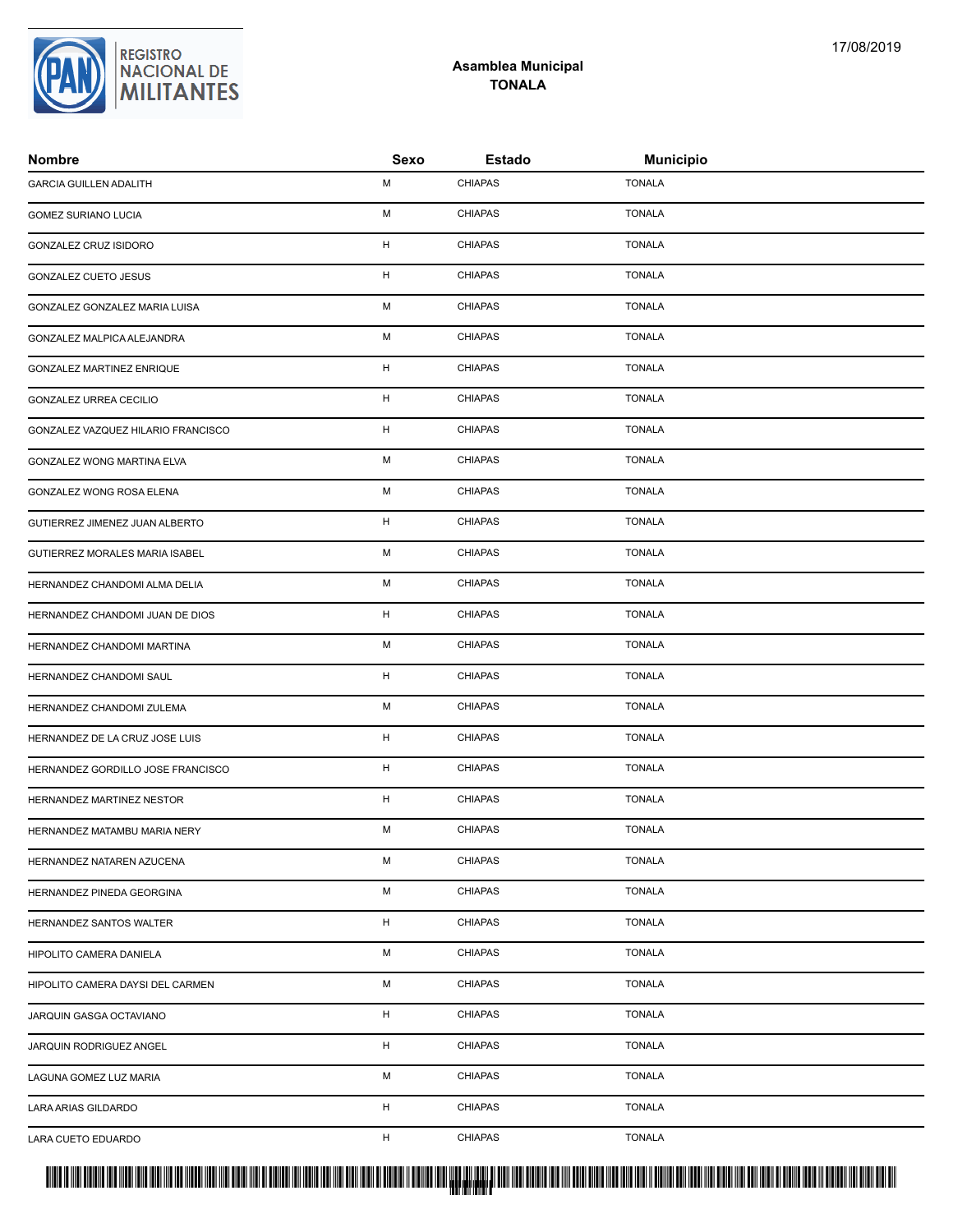| LARA CUETO LORENA              | М           | <b>CHIAPAS</b> | <b>TONALA</b> |
|--------------------------------|-------------|----------------|---------------|
| LARA CUETO PAULINO             | $\mathsf H$ | <b>CHIAPAS</b> | <b>TONALA</b> |
| LARA DE PAZ CECILIA            | М           | <b>CHIAPAS</b> | <b>TONALA</b> |
| LARA LOPEZ JESUS               | H           | <b>CHIAPAS</b> | <b>TONALA</b> |
| LARA LOPEZ JUANA               | М           | <b>CHIAPAS</b> | <b>TONALA</b> |
| LARA LOPEZ JULIAN              | н           | <b>CHIAPAS</b> | <b>TONALA</b> |
| LARA LOPEZ PEDRO               | н           | CHIAPAS        | <b>TONALA</b> |
| LOPES LARA NICOLAS             | н           | <b>CHIAPAS</b> | <b>TONALA</b> |
| LOPEZ AVALOS MOISES            | H           | <b>CHIAPAS</b> | <b>TONALA</b> |
| LOPEZ CASTILLO AMELIA          | М           | <b>CHIAPAS</b> | <b>TONALA</b> |
| LOPEZ ESPINOZA JUAN CARLOS     | н           | <b>CHIAPAS</b> | <b>TONALA</b> |
| LOPEZ GUTIERREZ FREDY          | $\mathsf H$ | <b>CHIAPAS</b> | <b>TONALA</b> |
| LOPEZ GUTIERREZ MARIA LIZBETH  | М           | <b>CHIAPAS</b> | <b>TONALA</b> |
| LOPEZ LORENZANA GILBERTO       | н           | <b>CHIAPAS</b> | <b>TONALA</b> |
| LOPEZ PEREZ JOSE ALEXANDER     | н           | <b>CHIAPAS</b> | <b>TONALA</b> |
| LORENZANA OVANDO AMANDA        | М           | CHIAPAS        | <b>TONALA</b> |
| MAFUD OVANDO JUAN CARLOS       | Н           | <b>CHIAPAS</b> | <b>TONALA</b> |
| MALPICA DELGADO ADOLFINA       | М           | <b>CHIAPAS</b> | <b>TONALA</b> |
| MARROQUIN OCHOA DAVID          | H           | <b>CHIAPAS</b> | <b>TONALA</b> |
| MARROQUIN TOLEDO JOSE MANUEL   | н           | <b>CHIAPAS</b> | <b>TONALA</b> |
| MARTINEZ BURGUETE MARIA LUISA  | М           | <b>CHIAPAS</b> | <b>TONALA</b> |
| MARTINEZ CASTILLO GUADALUPE    | H           | CHIAPAS        | <b>TONALA</b> |
| MARTINEZ GUTIERREZ GABRIEL     | н           | <b>CHIAPAS</b> | <b>TONALA</b> |
| MARTINEZ MARTINEZ ADA LUZ      | м           | <b>CHIAPAS</b> | <b>TONALA</b> |
| MARTINEZ REYES JOSE EDUARDO    | H           | <b>CHIAPAS</b> | <b>TONALA</b> |
| MARTINEZ RINCON ANGEL DE JESUS | н           | <b>CHIAPAS</b> | <b>TONALA</b> |
| MARTINEZ SALAZAR CASIANO       | H           | <b>CHIAPAS</b> | <b>TONALA</b> |
| MARTINEZ VAZQUEZ ARACELI       | М           | <b>CHIAPAS</b> | <b>TONALA</b> |
| MARTINEZ VILLATORO DANIEL      | H           | <b>CHIAPAS</b> | <b>TONALA</b> |
| MASSON VILLALOBOS SALVADOR     | H           | <b>CHIAPAS</b> | <b>TONALA</b> |
| MAZA JOSE MARIA GUADALUPE      | М           | <b>CHIAPAS</b> | <b>TONALA</b> |
| MEDA ALEGRIA AMALIO            | H           | <b>CHIAPAS</b> | TONALA        |
|                                |             |                |               |



#### **Asamblea Municipal TONALA**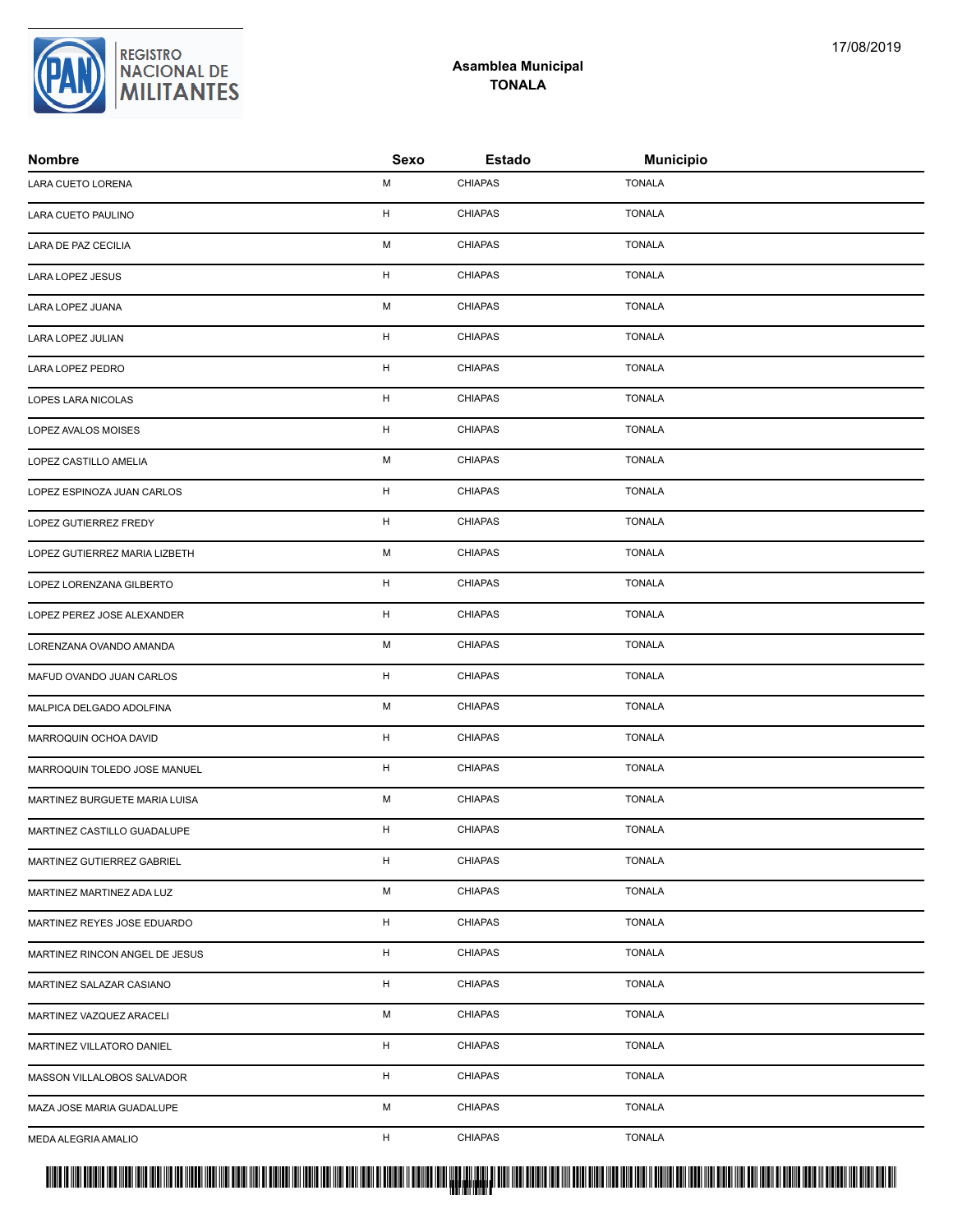| Nombre                            | Sexo                      | <b>Estado</b>  | <b>Municipio</b> |
|-----------------------------------|---------------------------|----------------|------------------|
| MENESES DE LA CRUZ RUBEN ALONSO   | H                         | <b>CHIAPAS</b> | <b>TONALA</b>    |
| MENESES LOZANO RICARDO            | H                         | <b>CHIAPAS</b> | <b>TONALA</b>    |
| MIRANDA PALACIOS JUAN             | $\mathsf H$               | <b>CHIAPAS</b> | <b>TONALA</b>    |
| MOELAS ESCOBAR LILIANA            | ${\sf M}$                 | <b>CHIAPAS</b> | <b>TONALA</b>    |
| MORALES ACEITUNO LUIS VALENTE     | н                         | <b>CHIAPAS</b> | <b>TONALA</b>    |
| MORENO DOMINGUEZ MARIA GUADALUPE  | M                         | <b>CHIAPAS</b> | <b>TONALA</b>    |
| MORENO ESCOBAR ANGEL              | H                         | <b>CHIAPAS</b> | <b>TONALA</b>    |
| NATAREN MENDOZA FRANCISCO GABRIEL | H                         | <b>CHIAPAS</b> | <b>TONALA</b>    |
| NATAREN MENDOZA JOSE CRUZ         | $\mathsf H$               | <b>CHIAPAS</b> | <b>TONALA</b>    |
| NAVARRO DE LA CRUZ MARCO ANTONIO  | н                         | <b>CHIAPAS</b> | <b>TONALA</b>    |
| NAVARRO OVANDO ARNULFO            | н                         | <b>CHIAPAS</b> | <b>TONALA</b>    |
| OCHOA ESPINOZA MARLENE            | M                         | <b>CHIAPAS</b> | <b>TONALA</b>    |
| ORDOÑEZ LOPEZ JOSE LUIS           | $\boldsymbol{\mathsf{H}}$ | <b>CHIAPAS</b> | <b>TONALA</b>    |
| ORDOÑEZ SANCHEZ ENCARNACION       | H                         | <b>CHIAPAS</b> | <b>TONALA</b>    |
| ORDOÑEZ TRUJILLO CARMEN           | M                         | <b>CHIAPAS</b> | <b>TONALA</b>    |
| ORDOÑEZ TRUJILLO ISABEL           | M                         | <b>CHIAPAS</b> | <b>TONALA</b>    |
| OROZCO GUTIERREZ MARIA ENEYDA     | М                         | <b>CHIAPAS</b> | <b>TONALA</b>    |
| OROZCO GUTIERREZ VENTURINA        | M                         | <b>CHIAPAS</b> | <b>TONALA</b>    |
| ORTIZ MUÑIZ JORGE AMADEO          | H                         | <b>CHIAPAS</b> | <b>TONALA</b>    |
| OVANDO CASTAÑEDA ELIOBET          | н                         | <b>CHIAPAS</b> | <b>TONALA</b>    |
| OVANDO DE PAZ GUADALUPE           | M                         | <b>CHIAPAS</b> | <b>TONALA</b>    |
| OVANDO HERNANDEZ HECTOR           | н                         | <b>CHIAPAS</b> | <b>TONALA</b>    |
| OVANDO HERNANDEZ ROMEO GUADALUPE  | н                         | CHIAPAS        | <b>TONALA</b>    |
| OVANDO PONCE ROBERTO              | H                         | <b>CHIAPAS</b> | <b>TONALA</b>    |
| OVANDO TRINIDAD GREGORIO          | Н                         | <b>CHIAPAS</b> | <b>TONALA</b>    |
| OVANDO ULLOA MARIA CRUZ           | М                         | <b>CHIAPAS</b> | <b>TONALA</b>    |
| OVANDO VENTURA ESTEFANY           | м                         | <b>CHIAPAS</b> | <b>TONALA</b>    |
| OVANDO VENTURA MARTHA SHEREL      | М                         | <b>CHIAPAS</b> | <b>TONALA</b>    |
| PALACIOS CASTILLO JOSE RICARDO    | н                         | <b>CHIAPAS</b> | TONALA           |
| PALACIOS LOPEZ ERNESTO            | н                         | <b>CHIAPAS</b> | TONALA           |
| PALACIOS OVANDO RAMON             | н                         | <b>CHIAPAS</b> | <b>TONALA</b>    |
| PALACIOS VILLANUEVA CONSTANCIO    | H                         | <b>CHIAPAS</b> | <b>TONALA</b>    |
|                                   |                           |                |                  |



### **Asamblea Municipal TONALA**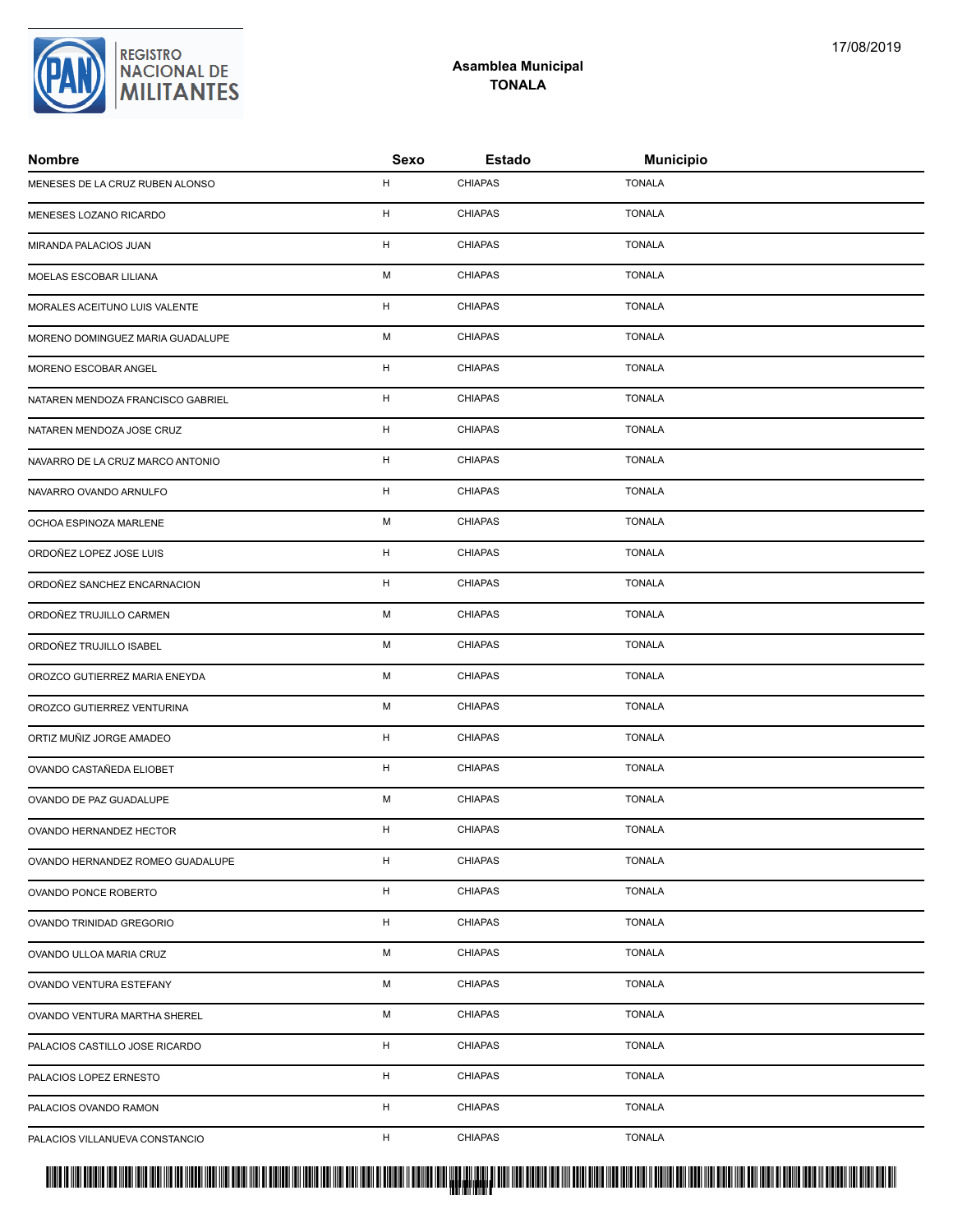| PASCACIO LOPEZ GILBERTO        | н | <b>CHIAPAS</b> | <b>TONALA</b> |
|--------------------------------|---|----------------|---------------|
| PE\A RUIZ ROSA AIDE            | М | <b>CHIAPAS</b> | <b>TONALA</b> |
| PEÑA ANTONIO LAURA YANETH      | М | <b>CHIAPAS</b> | <b>TONALA</b> |
| PEÑA OVANDO MIGUEL ANGEL       | н | <b>CHIAPAS</b> | <b>TONALA</b> |
| PEÑA VELAZQUEZ HERNAN          | н | <b>CHIAPAS</b> | <b>TONALA</b> |
| PEREZ ORDOÑEZ MARIO            | н | <b>CHIAPAS</b> | <b>TONALA</b> |
| PEREZ PAZ LESVIA               | М | <b>CHIAPAS</b> | <b>TONALA</b> |
| PINEDA MARIN MARIA IGNACIA     | М | <b>CHIAPAS</b> | <b>TONALA</b> |
| PINEDA PEÑA EVENCIO            | н | <b>CHIAPAS</b> | <b>TONALA</b> |
| PINEDA PEÑA JOSE CARLOS        | н | <b>CHIAPAS</b> | <b>TONALA</b> |
| PINEDA RAMOS ELVIRA            | М | <b>CHIAPAS</b> | <b>TONALA</b> |
| PINEDA TOLEDO MANUELA DE JESUS | М | <b>CHIAPAS</b> | <b>TONALA</b> |
| PINTO HIPOLITO GUADALUPE       | М | <b>CHIAPAS</b> | <b>TONALA</b> |
| RAMIREZ ROQUE LUIS ALBERTO     | н | <b>CHIAPAS</b> | <b>TONALA</b> |
| RAMOS GUTIERREZ LUIS ALBERTO   | н | <b>CHIAPAS</b> | <b>TONALA</b> |
| RAMOS RIOS GENARO              | н | <b>CHIAPAS</b> | <b>TONALA</b> |
| RAMOS RIOS MATILDE             | М | <b>CHIAPAS</b> | <b>TONALA</b> |
| RINCON CRUZ MA LUISA           | М | <b>CHIAPAS</b> | <b>TONALA</b> |
| RINCON CRUZ MARIA LUISA        | М | <b>CHIAPAS</b> | <b>TONALA</b> |
| RIOS ESPINOZA ELOISA           | М | <b>CHIAPAS</b> | <b>TONALA</b> |
| ROBLES TOLEDO FRANCISCA        | М | <b>CHIAPAS</b> | <b>TONALA</b> |
| RODRIGUEZ LOREDO MA DE JESUS   | М | <b>CHIAPAS</b> | <b>TONALA</b> |
| RODRIGUEZ RAMOS ELADIO         | H | <b>CHIAPAS</b> | <b>TONALA</b> |
| RUIS ZABALA ANTONIO            | н | <b>CHIAPAS</b> | <b>TONALA</b> |
| RUIZ ANGEL ROSA ANGELICA       | М | <b>CHIAPAS</b> | <b>TONALA</b> |
| RUIZ CASILLAS ADELINA          | М | CHIAPAS        | <b>TONALA</b> |
| RUIZ DE LA CRUZ JOAQUIN        | н | <b>CHIAPAS</b> | <b>TONALA</b> |
| RUIZ MEZA CHRISTIAN            | н | <b>CHIAPAS</b> | <b>TONALA</b> |
| RUIZ ORDOÑEZ MARTIN            | н | <b>CHIAPAS</b> | <b>TONALA</b> |
| RUIZ PINEDA JOSE JUAN          | н | <b>CHIAPAS</b> | <b>TONALA</b> |
| RUIZ RUIZ AURICELA             | М | <b>CHIAPAS</b> | <b>TONALA</b> |
| RUIZ RUIZ FLOR DE MARIA        | М | <b>CHIAPAS</b> | <b>TONALA</b> |
|                                |   |                |               |

17/08/2019



### **Asamblea Municipal TONALA**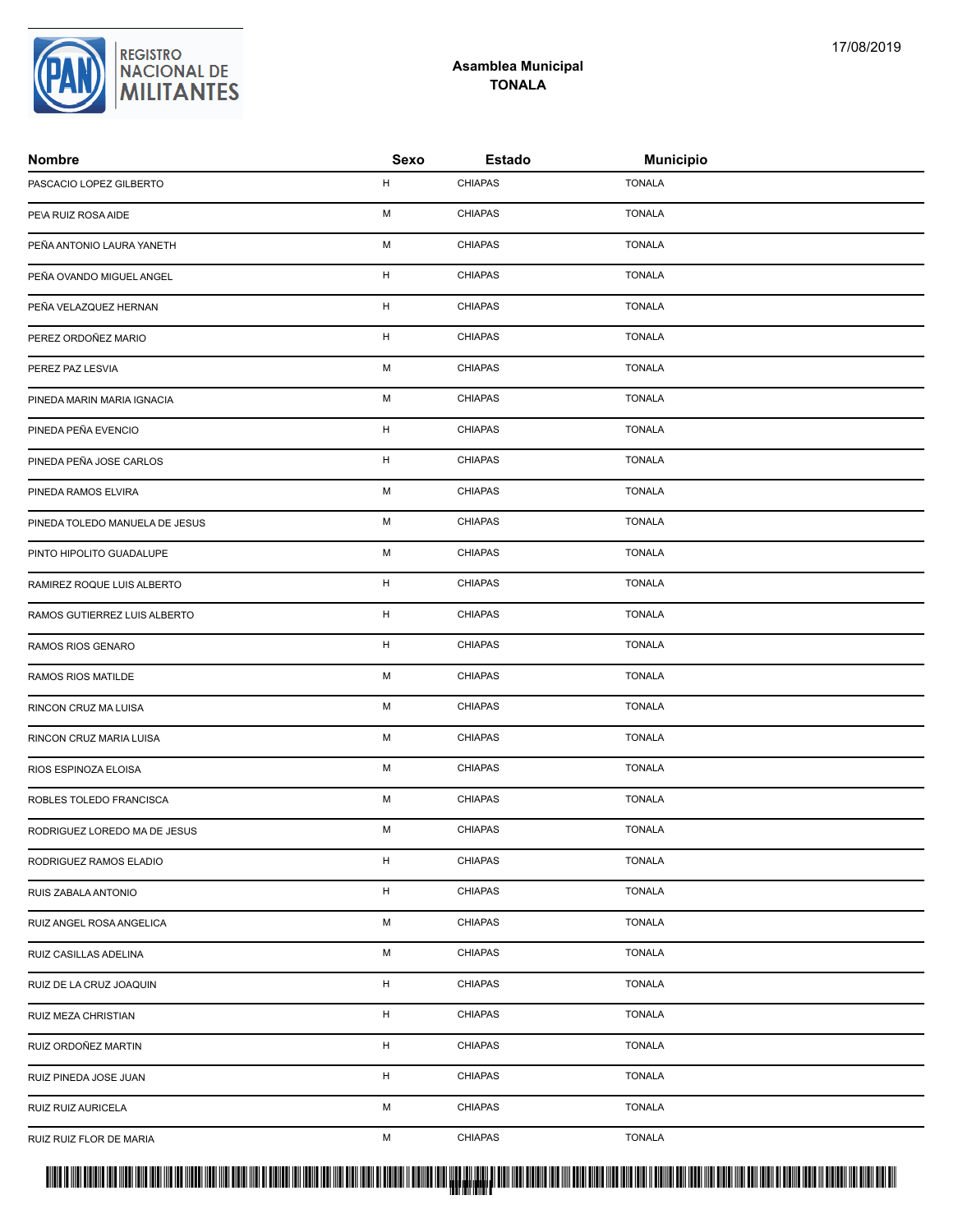| RUIZ RUIZ JUAN GABRIEL             | н | <b>CHIAPAS</b> | <b>TONALA</b> |
|------------------------------------|---|----------------|---------------|
| SANCHEZ ARIAS JUAN                 | H | <b>CHIAPAS</b> | <b>TONALA</b> |
| SANCHEZ GARCIA BLANCA ESTHER       | М | <b>CHIAPAS</b> | <b>TONALA</b> |
| SANCHO HERNANDEZ ANA ISABEL        | М | <b>CHIAPAS</b> | <b>TONALA</b> |
| SANCHO HERNANDEZ JOSE FRANCISCO    | H | <b>CHIAPAS</b> | <b>TONALA</b> |
| SANCHO HERNANDEZ SELENE MARCELINA  | М | <b>CHIAPAS</b> | <b>TONALA</b> |
| SANCHO HERNANDEZ YOANY BERLIN      | М | <b>CHIAPAS</b> | <b>TONALA</b> |
| SANCHO MARTINEZ APOLINAR           | H | <b>CHIAPAS</b> | <b>TONALA</b> |
| SANCHO MARTINEZ RAFAEL             | H | <b>CHIAPAS</b> | <b>TONALA</b> |
| SANTIAGO ZAVALA LEONEL             | H | <b>CHIAPAS</b> | <b>TONALA</b> |
| SOLIS PADILLA MANUEL ALEJANDRO     | H | <b>CHIAPAS</b> | <b>TONALA</b> |
| SOLORZANO AGUILAR MARTHA ELENA     | М | <b>CHIAPAS</b> | <b>TONALA</b> |
| SURIANO CIGARROA CHARITO           | М | <b>CHIAPAS</b> | <b>TONALA</b> |
| TEJADA PINEDA JORGE CLEMENTE       | H | <b>CHIAPAS</b> | <b>TONALA</b> |
| TOLEDO OVANDO CONCEPCION           | М | <b>CHIAPAS</b> | <b>TONALA</b> |
| TOLEDO OVANDO YADIRA DEL ROSARIO   | М | <b>CHIAPAS</b> | <b>TONALA</b> |
| TORRES RODRIGUEZ INOCENCIO         | H | <b>CHIAPAS</b> | <b>TONALA</b> |
| TORRES SURIANO JOSE                | H | <b>CHIAPAS</b> | <b>TONALA</b> |
| TRINIDAD DE LOS SANTOS PABLO       | н | <b>CHIAPAS</b> | <b>TONALA</b> |
| TRINIDAD DE LUCIO MERCEDES         | М | <b>CHIAPAS</b> | <b>TONALA</b> |
| TRUJILLO MARTINEZ JOSE LUIS        | H | <b>CHIAPAS</b> | <b>TONALA</b> |
| ULLOA DE AQUINO CRISTOBAL          | H | <b>CHIAPAS</b> | <b>TONALA</b> |
| URREA CASTILLEJOS MANUELA DE JESUS | м | <b>CHIAPAS</b> | <b>TONALA</b> |
| URREA GONZALEZ MARTIN              | н | <b>CHIAPAS</b> | <b>TONALA</b> |
| URREA GONZALEZ PETRONA             | М | <b>CHIAPAS</b> | <b>TONALA</b> |
| VALDIVIESO SANCHEZ ANTONIA         | М | <b>CHIAPAS</b> | <b>TONALA</b> |
| VASQUES GUTIERRES BILLERMAN        | H | <b>CHIAPAS</b> | <b>TONALA</b> |
| VAZQUEZ CAMACHO DAVID GERARDO      | М | <b>CHIAPAS</b> | <b>TONALA</b> |
| VAZQUEZ CAMACHO RONALD             | н | <b>CHIAPAS</b> | <b>TONALA</b> |
| VAZQUEZ DE LA CRUZ LUZ MARIA       | М | <b>CHIAPAS</b> | <b>TONALA</b> |
| VAZQUEZ DE LA CRUZ ROSARIO         | H | <b>CHIAPAS</b> | <b>TONALA</b> |
| VAZQUEZ DE LA ROSA GERARDO GONZALO | н | <b>CHIAPAS</b> | <b>TONALA</b> |
|                                    |   |                |               |



### **Asamblea Municipal TONALA**